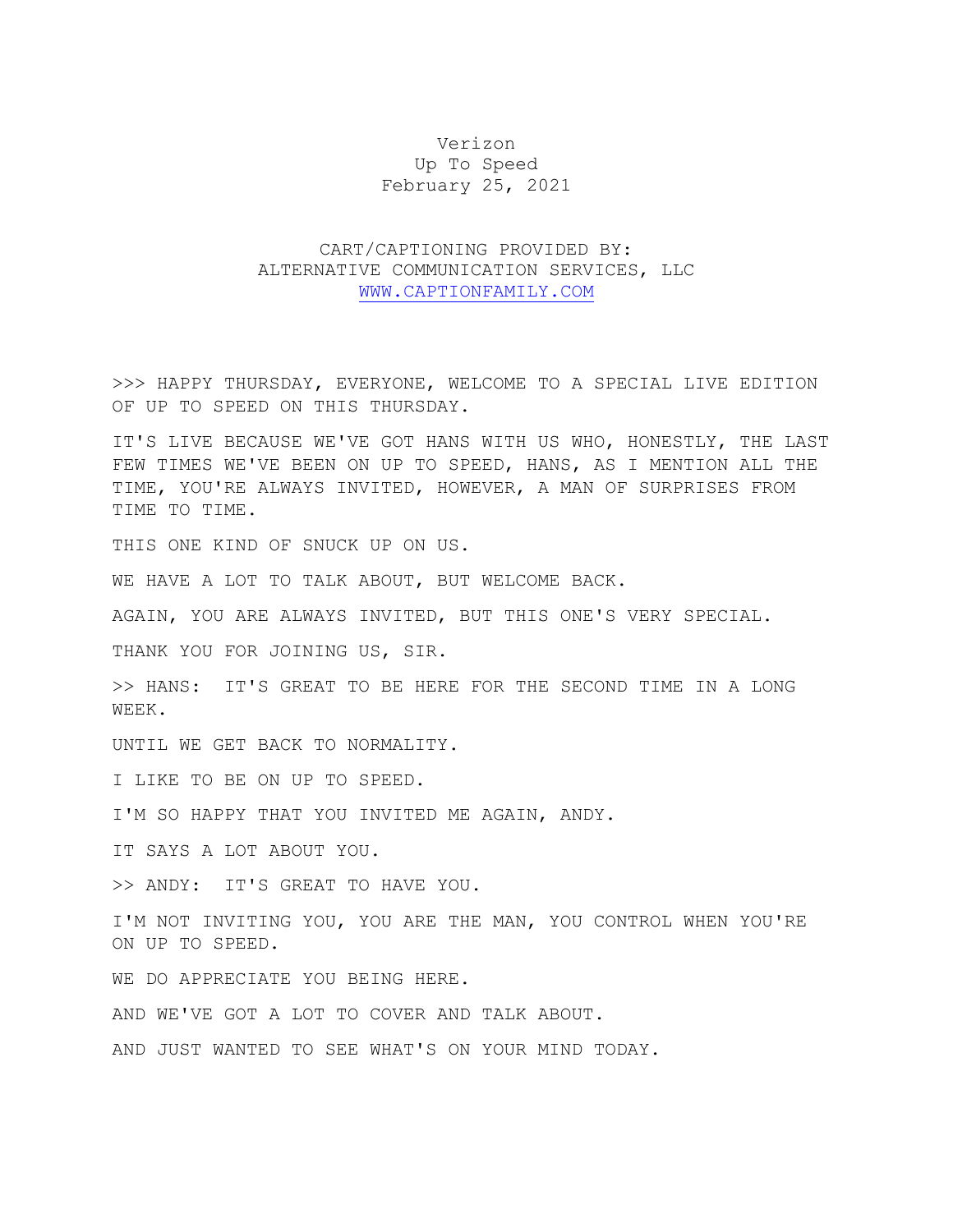THERE'S A LOT OF NEWS THAT WE'RE GOING TO MENTION LATER IN THE SHOW, BUT JUST WANT TO SEE HOW YOU'RE DOING AND WHAT'S ON YOUR MIND TODAY?

>> HANS: I WANTED TO START A LITTLE BIT ON A MORE-SERIOUS NOTE.

AS WE END THE LUNAR NEW YEAR HERE.

I WANTED TO SPEAK ABOUT WHAT'S HAPPENING TO OUR ASIAN-AMERICAN COMMUNITY AND THE HORRIFIC EVENTS WE'VE SEEN THERE.

IN EACH OF THE CASES, IT HAS NO PLACE IN OUR SOCIETY.

THE EVENTS THAT WE'VE SEEN RECENTLY IN THE U.S. AND ALSO THE REST OF THE WORLD.

I WANTED TO ADDRESS THAT.

I THINK IT'S, IT'S AWFUL AND WE SHOULDN'T SEE OUR SOCIETY TREATING GROUPS LIKE THAT.

I WANT TO TALK ABOUT THAT TODAY.

I ALSO WANTED TO SAY, LAST SUMMER, OUR PURPOSE IS SO CLEAR.

WE CREATE THE NETWORKS THAT MOVE THE WORLD FORWARD, FOR EVERYONE.

AND SOME OF THE VALUES WE'RE HAVING IN THERE IS OF COURSE, DIVERSITY, IT'S EQUALITY, FOR EACH AND EVERY ONE.

THESE TYPES OF THINGS HAVE NO BELONGING IN OUR SOCIETY.

I, I WANTED TO COME OUT AND SAY, TALK ABOUT THAT, BECAUSE, WHAT WE'VE SEEN THE LAST COUPLE OF MONTHS, WEEKS, HERE, ABOUT WHAT'S HAPPENING TO OUR ASIAN-AMERICAN FRIENDS AND COLLEAGUES, AND CUSTOMERS, SOCIETY, IN GENERAL, IT'S NOT OKAY

AND... WE HAVE, OF COURSE, LONG-TERM STANDING WITH SOME OF THE MOST-PROMINENT ASIAN-AMERICAN GROUPS, LIKE THE ASIAN AMERICANS, THE NATIONAL COALITION OF PACIFIC ASIAN AMERICANS.

WE HAVE OUR OWN ERG TO FACE, WHICH IS VERY IMPORTANT IN THESE TIMES.

ASK ANY OF OUR ERGS TO HAVE THE CONVERSATION THAT WE DISCUSS AND CLEARLY STATE THAT THIS IS NOT PART OF OUR SOCIETY

SO, THAT'S WHAT'S HAPPENING, IT'S SAD TO SEE AND, BUT, CLEARLY, I WANT TO REINFORCE VERIZON, THIS HAS NO PLACE IN, IN OUR COMPANY.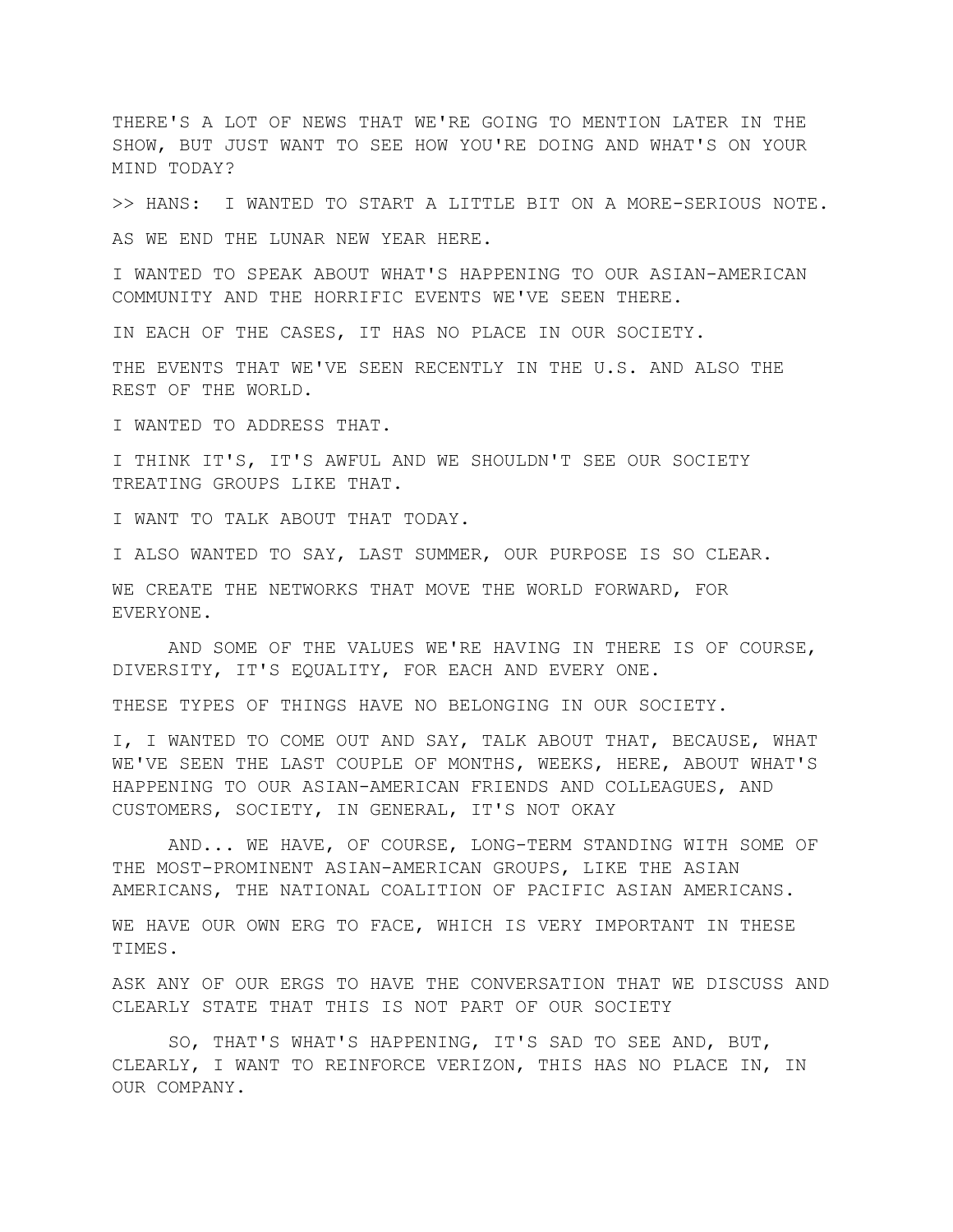AND IN DISCRIMINATION FOR CERTAIN GROUPS AND HOW THEY'VE BEEN TREATED.

THAT'S NOT OKAY AND IT'S EVEN WORSE, IT'S VIOLENCE, SO, WE STAND UP FOR OUR DIVERSITY AND FOR OUR CORE VALUES.

THEY SHOULD BE THERE FOR EACH AND EVERY ONE, REGARDLESS OF BACKGROUND LAND YOU COME FROM

SO, IN THESE TIMES, MY THOUGHTS ARE WITH THE ASIAN AMERICANS AND WE'LL DO EVERYTHING WE CAN TO SUPPORT.

WE STAND FIRMLY BEHIND YOU AND THIS IS NOT OKAY, NOT ACCEPTABLE.

>> ANDY: HANS, IT'S BITTERSWEET THAT WE ONCE AGAIN HAVE TO HEAR YOU TALK ABOUT THIS.

WE ADDRESS THIS, BUT AT THE SAME TIME, IT IS SO UP LIFTING AND, TO FEEL THE COMPASSIONATE LEADERSHIP, YOUR LOVE FOR ALL OF OUR COMMUNITIES AS A FELLOW ASIAN-AMERICAN, I'VE BEEN EXAMINING MY OWN HEART AND MY SOUL ABOUT THIS.

AND IT'S VERY DIFFICULT.

MUCH LIKE, OUR, OUR V TEAMERS WHO WATCHED WHAT HAPPENED TO GEORGE FLOYD IN THE SUMMER AND EXAMINED THEIR OWN HEARTS.

I THINK MANY OF OUR ASIAN-AMERICAN V TEAMERS ARE DOING THE SAME

WE TALKED ABOUT THIS DURING THE LUNAR NEW YEAR CELEBRATIONS, BRIEFLY.

WE OF COURSE, TALKED ABOUT HOW THIS IS, A TIME OF RESILIENCY, IN THE YEAR OF THE OX.

AND, OUR, OUR KINDNESS CAMPAIGN COMES TO MIND.

HOW WE CAN BE SO, JUST SIMPLE ACT OF KINDNESS CAN CHANGE SO MUCH.

TALK ABOUT WHY THIS IS SO IMPORTANT FOR YOU TO, TO SORT OF, TO MAKE SURE WE SEW THE SEEDS OF THIS KIND OF KINDNESS RIGHT NOW

YOU KNOW, I DON'T THINK COMPANIES HAVE TO DO THIS.

BUT, FROM OUR CONVERSATIONS, HANS, LIKE, THIS IS, THIS IS SO, THIS IS SUCH A BIG PART OF WHO YOU ARE AND WHO THIS COMPANY IS.

>> HANS: I GUESS, ALL FAIRNESS IN SOCIETY, I HAVE A HARD TIME DEALING WITH THAT.

THIS IS UNFAIRNESS.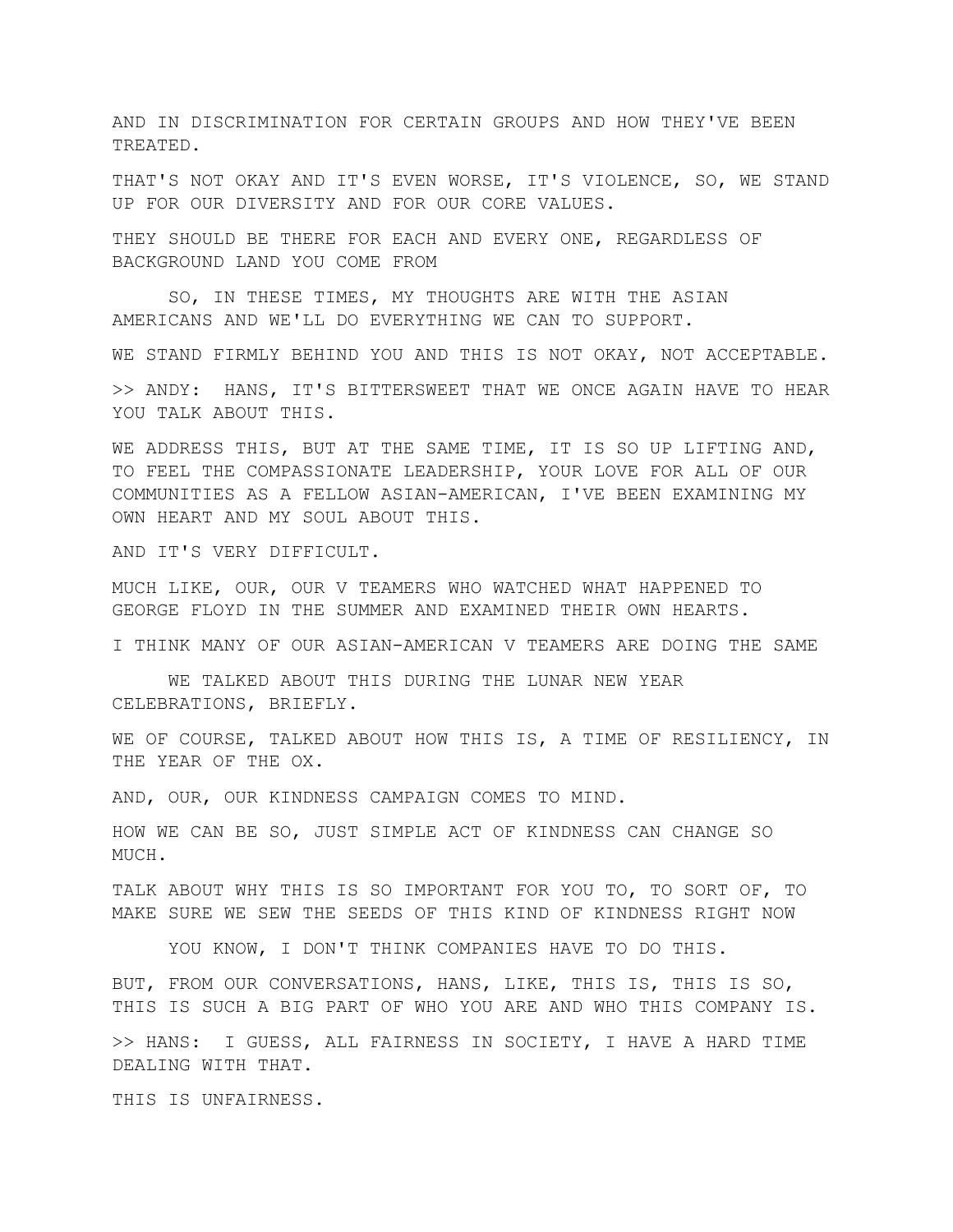BECAUSE, WHO WE ARE AND WHAT WE DO.

I THINK THAT THINGS THAT I REALLY DISLIKE, AND I ALWAYS HAVE A FIRM BELIEF THAT THE DIVERSITY OF THE COMMUNITY, THE DIVERSITY OF THE COMPANY, DIVERSITY OF SOCIETY, WILL ALWAYS LEAD TO BETTER SOLUTIONS, PEACE, FRIENDSHIP, KINDNESS AND THAT'S, OF COURSE, IT'S ALSO IMPORTANT FOR VERIZON.

PART OF OUR DNA AND I LEAD VERIZON AND I STAND BEHIND IT, 100%.

AND I'VE SEEN IT, MYSELF.

I'VE BEEN LIVING IN SEVEN DIFFERENT COUNTRIES, OR SIX, WHATEVER IT IS.

EVERYTHING DIFFERENT AND I'VE BEEN SORT OF COMING INTO COMMUNITIES, BEING ACCEPTED AND EVERYBODY DID THAT, REGARDLESS WHERE YOU COME FROM PARK -- FOR ME, THIS IS TIMES WHERE WE NEED TO STAND UP.

WE NEED TO TALK ABOUT IT, I DON'T HAVE ALL THE ANSWERS.

WE KNOW IT'S THE SAME WHEN WE HAVE BLACK LIVES MATTER.

I DIDN'T HAVE THE ANSWERS, BUT THE OUTREACH AND THE DISCUSSIONS, WITH ALL GROUPS BECOMES IMPORTANT.

BECAUSE IT'S ALL ABOUT EDUCATION.

IT'S ALL ABOUT TRAINING, LEARNING, UNDERSTANDING.

YOU MIGHT HAVE DIFFERENT OPINIONS, BUT YOU CAN NEVER HAVE ANY DISCRIMINATION WITH CERTAIN GROUPS OR DIFFERENT PEOPLE.

AND WE'RE, WE NEED DIVERSITY, WE NEED EQUALITY, WE NEED TO SUPPORT MANKIND, REGARDLESS OF WHERE YOU COME FROM.

AND WHAT WE'RE SEEING, RIGHT THERE, IS WITH VIOLENCE, IS EVEN WORSE.

>> ANDY: THANK YOU, HANS, FOR THAT INVITATION TO SPEAK ABOUT THIS.

I, PERSONALLY, WASN'T JUST SADDENED THERE, WAS FRANKLY HATE IN MY HEART WHEN I SAW THIS.

BECAUSE THESE WERE PEOPLE, IN MY COMMUNITY, AND I IMAGINED WHAT MY MOTHER OR MY LATE FATHER, WOULD HAVE FELT, YOU KNOW, AND I THINK ABOUT THAT A LOT.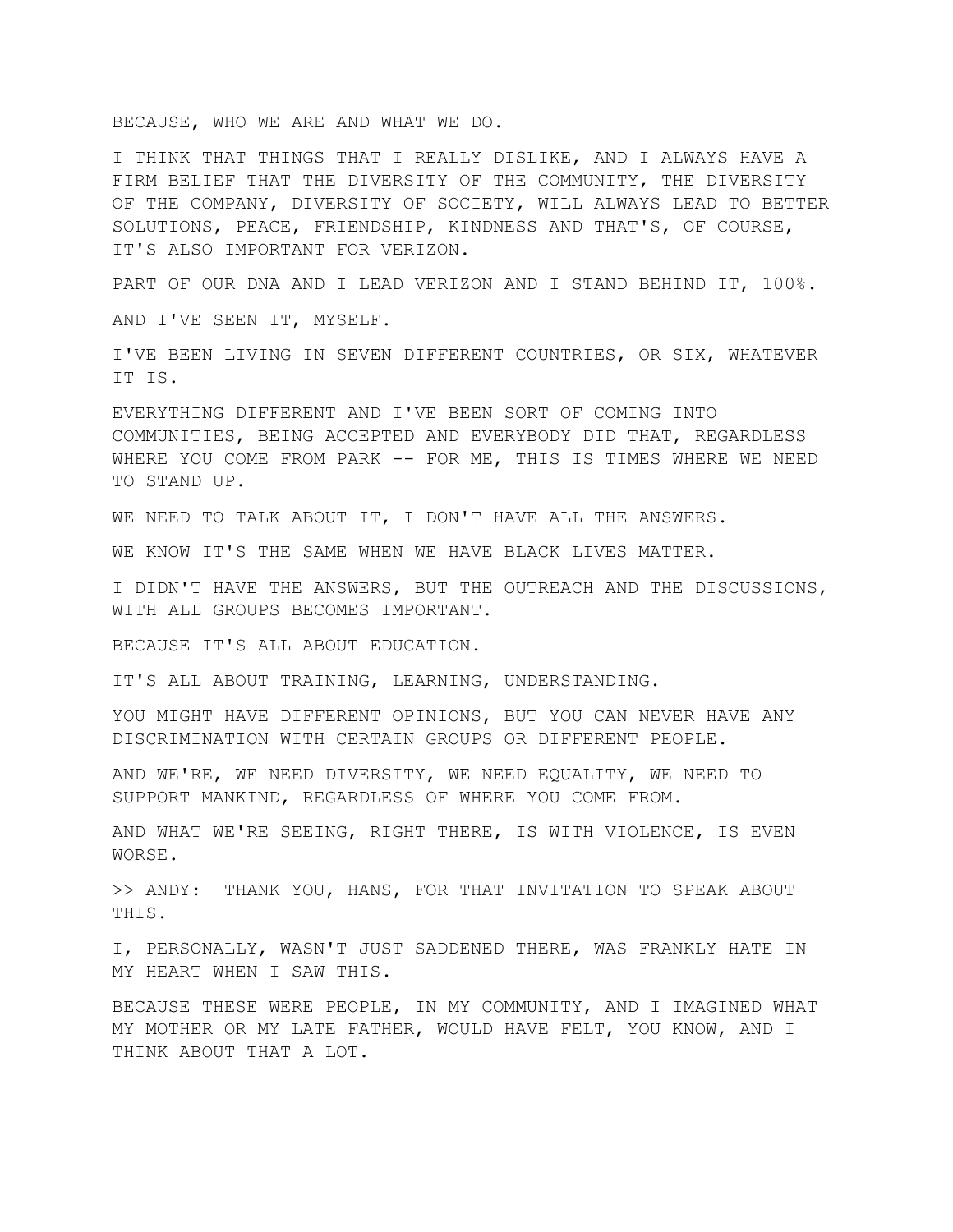AND SO, I WANT TO TAKE THAT KIND OF ENERGY THAT YOU'RE EXHIBITING HERE, AND REALLY, REINFORCE AND ENCOURAGE EVERYONE TO THINK ABOUT YOUR NEIGHBORS AND THE PEOPLE AROUND YOU AND THE COMMUNITIES THAT ARE IN YOUR VICINITY AND GET TO KNOW THEM BETTER.

THAT'S REALLY THE, THE BEST WAY THAT WE'RE GOING TO BATTLE THIS HATE, IS WITH A DEEP COMPASSIONATE SENSE OF LOVE, NOT ONLY FOR EACH OTHER, BUT FOR OUR ENTIRE WORLD

SO, HANS, THANK YOU VERY MUCH.

THIS IS, ON A PERSONAL LEVEL -->> HANS: THANK YOU AS WELL, ANDY.

AS YOU'RE PART OF THIS COMMUNITY, IT'S ALSO GREAT TO HEAR HOW YOU'RE THINKING ABOUT IT.

ULTIMATELY, IT'S ABOUT LISTEN, THE ONES IN THE COMMUNITY AND THE ONES OUT OF THE COMMUNITY.

THAT IS CREATING IMPROVEMENTS THAT WE NEED, THINGS WE NEED IN THIS SOCIETY.

>> ANDY: ABSOLUTELY.

AS WE SAY, WE MONK THE WORLD FORWARD WITH CONVERSATIONS JUST LIKE THIS ONE.

I LOOK FORWARD TO HAVING MORE CONVERSATIONS LIKE THIS, WITH ALL OF OUR COMMUNITIES AND HANS, THANK YOU FOR OPENING THOSE DOORS.

THANK YOU SO MUCH.

SHIFTING GEARS NOW, SOMETHING, I'LL BE LOOKING FORWARD TO TALKING A LOT ABOUT ALL KINDS OF SUBJECTS.

FOR THE TIME BEING, WE MAY NOT BE TALKING TOO MUCH ABOUT THE C BAND OPTION, BUT THAT SAID, WE'RE GETTING CLOSE.

THIS IS VERY IMPORTANT FOR ALL OF US AS A V TEAM, HANS, LAY THE GROUNDWORK FOR WHAT'S HAPPENED AND WHAT WE NEED TO THINK ABOUT IN THE DAYS AHEAD WHEN IT COMES TO THIS AUCTION.

>> HANS: THIS IS AN IMPORTANT TOPIC.

THAT DOESN'T MEAN WE CAN START TALKING ABOUT IT, IT'S AN ANTI-COLLUSION PERIOD OF TEN DAYS BEFORE WE CAN START TALKING ABOUT THIS.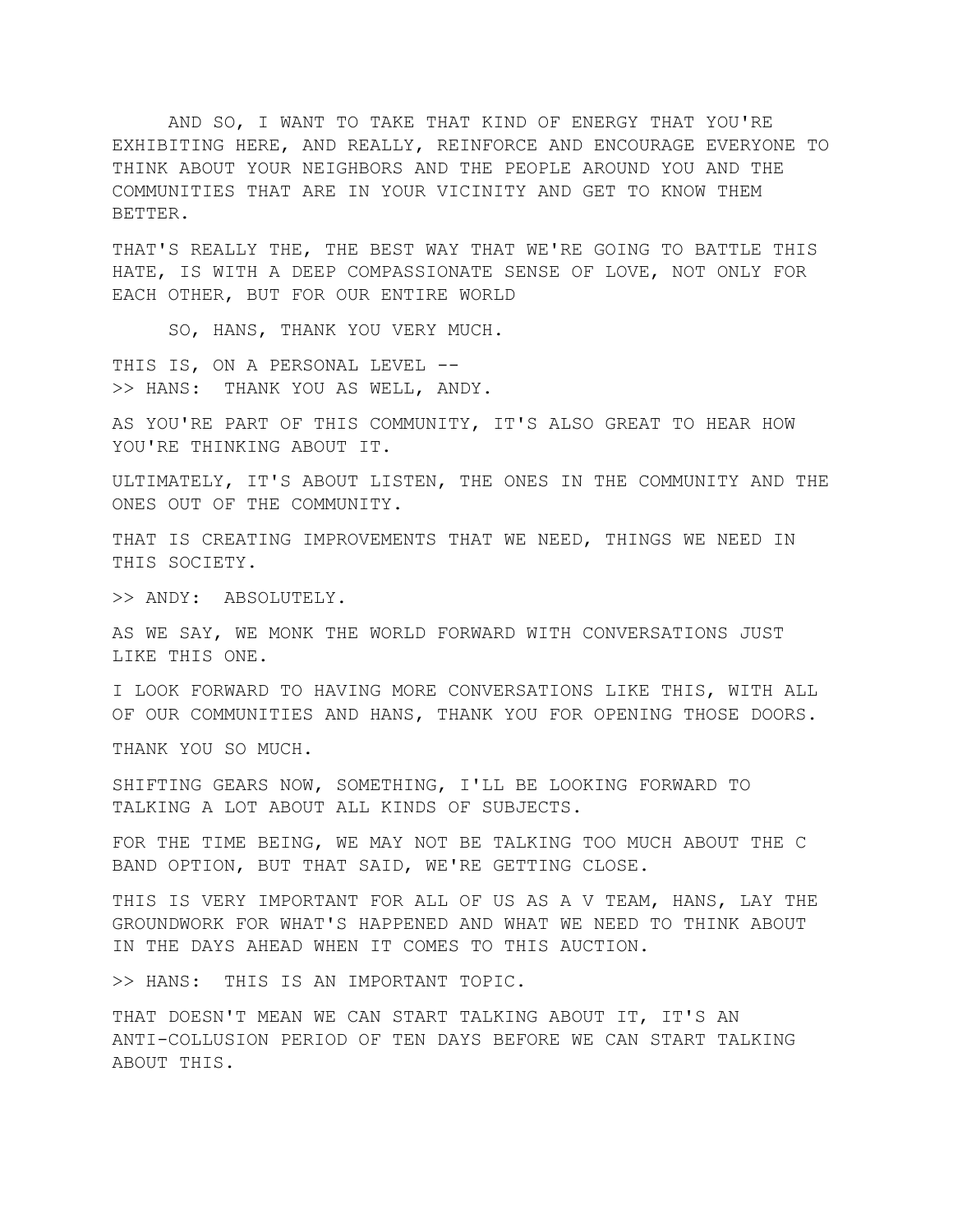I CAUTION EVERYONE, AS CRAIG DID, THIS IS SOMETHING WE WAIT UNTIL WE'RE CLEARED TO HAVE A CONVERSATION AND WE'LL TALK ABOUT TT.

SO, IT'S A VERY QUIET PERIOD, THE NEXT TEN DAYS, WORKING DAYS AND THEN, THEN WE CAN TALK ABOUT WHAT IT MEANS WITH VERIZON.

RIGHT NOW, I ASK EVERYONE TO KEEP IT TO YOURSELF AND NOT TALK TO ANYBODY ELSE ABOUT IT.

THERE'LL BE TIME FOR THAT.

>> ANDY: WE HAVE TO STAY DILIGENT IN THIS PROCESS.

YOU HEARD FROM HANS, RULE NUMBER ONE OF THE AUCTION, DO NOT TALK ABOUT THE AUCTION.

SOMETHING WE CAN TALK ABOUT IS 5G.

WE LOVE TALKING ABOUT 5G.

THERE'S NEWS YOU WANT TO ANNOUNCE THIS MORNING ABOUT OUR 5G CITIES.

>> HANS: YEAH, IT'S THE WEEK OF ENGINEERS, I GUESS.

THE WEEK OF ENGINEERS AND THESE GUYS ARE CONTINUING TO WORK RELENTLESSLY AND OF COURSE, THEY WORK ON MULTIPLE, THE 4G NETWORK -- FIBER NETWORK, THEY'RE WORKING ON ULTRA WIDEBAND, THEY'RE WORKING ON THE WHOLE NETWORK, BUT THEY'RE ALSO LAUNCHING NOR SAFETY TOGETHER ON THE COMMERCIAL SIDE THAN TODAY.

WE ANNOUNCED THREE MORE CITIES, IT WAS SACRAMENTO, SEATTLE, AND PENSACOLA, IF I REMEMBER IT RIGHT.

THERE ARE SO MANY THINGS RIGHT NOW, SO, NOW WE HAVE EVEN MORE CITIES WITH ULTRA WIDEBAND.

WE HAVE NATIONWIDE, COVERING 250 MILLION PEOPLE IN THE COUNTRY AND WE HAVE, AS I ALWAYS SAY, THE BEST 4G IN THE WORLD.

SO, WE JUST CONTINUE AND OUR ENGINEERS ARE DOING A FANTASTIC JOB OUT THERE.

AS I SAID, BEFORE, IT'S A LOT OF GRATITUDE TO ENGINEERS, BOTH IN THE FIELD AND FOR THE PLANNING AND ENGINEERING TEAM FOR MAKING THIS HAPPEN, BECAUSE IT'S A LONG CHAIN OF PEOPLE, FROM SUPPLY, PLANNING OF VENDORS, DOING IT IN THE FIELD AND SEEING THAT WE OPERATE AND MAINTAIN AND SEEING THE SYSTEM, HOW IT WORKS.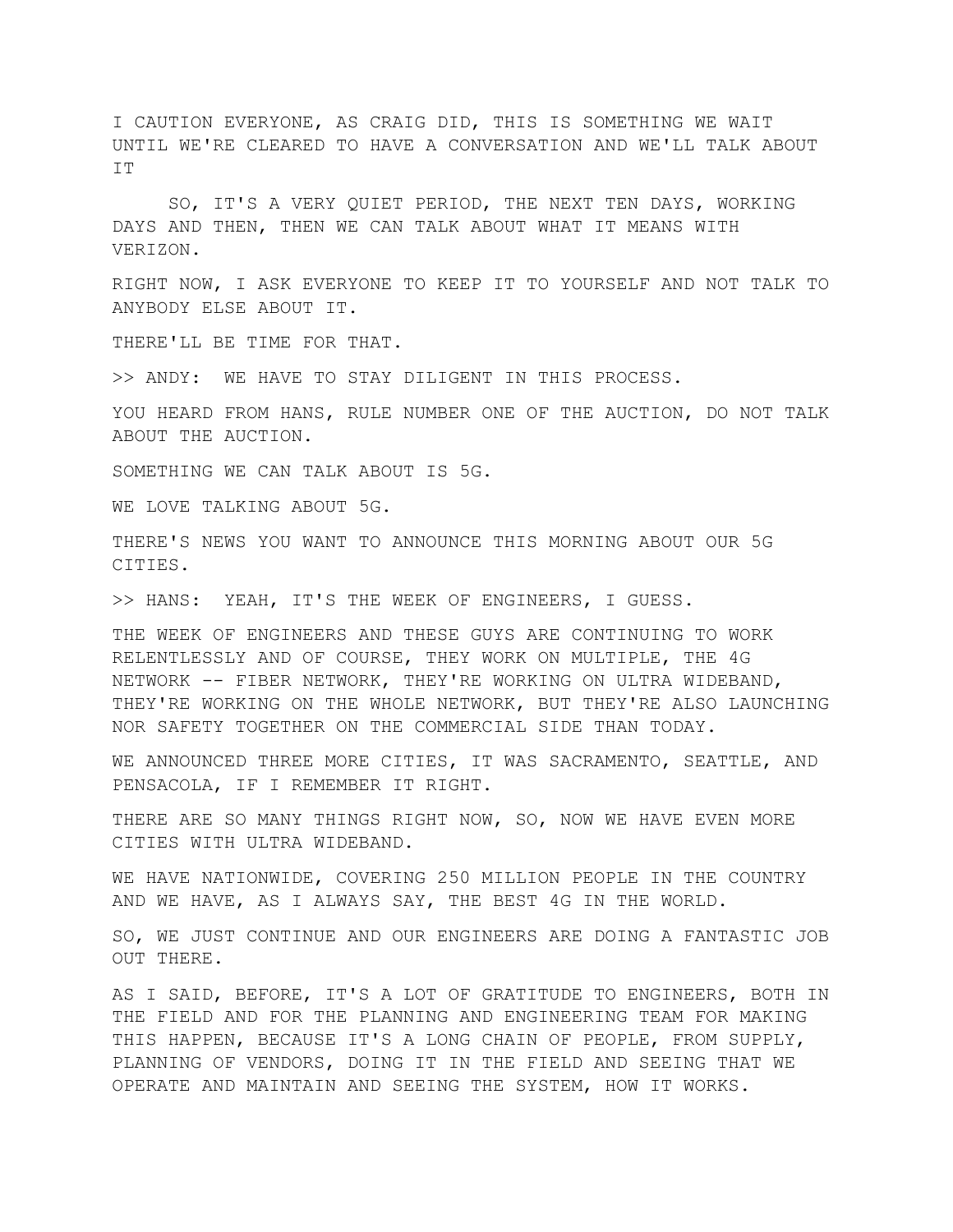SO, TO PUT OUR COMMERCIAL SIDE IN THE, IN THE POSITION TO CONTINUE TO HAVE GREAT SUCCESS.

SO... IT'S A GREAT, THAT WE SEE THAT CONTINUE AND... WE MAKE SOME BOLD COMMITMENTS FOR THE YEAR, BASICALLY WE'RE GOING TO ROLL OUT EQUALLY MANY ULTRA WIDEBAND LIKE THIS YEAR AND LAST YEAR.

SO HAVING SOME, 14,000 TOTALING 30,000 ULTRA WIDEBANDS WHEN THE YEAR HAS ENDED AND THE TEAM IS ALSO GOING TO START WITH THIS.

THANK YOU FOR, THAT I'M EXCITED OVER IT.

>> ANDY: WE CONTINUE TO APPRECIATE OUR ENGINEERS.

IF YOU'RE WATCHING, GIVE THEM A STANDING OVATION IN YOUR HOME OFFICE OR WHEREVER YOU ARE.

5G NATIONWIDE, AS YOU MENTIONED.

OVER 2700 CITIES, 230 MILLION PEOPLE, 67 ULTRA WIDEBAND AND BY THE WAY, SACRAMENTO, THEY'RE ALSO GETTING THE LATEST 5G HOME INTERNET EQUIPMENT.

YOU MIGHT REMEMBER THAT SACRAMENTO WAS ONE OF OUR VERY FIRST 5G HOME CITIES.

IT'S AMAZING TO THINK ABOUT THAT TIME DURING OUR COMPANY'S GROWTH AND WHERE WE ARE NOW

SO, IT IS ABSOLUTELY AWESOME TO SEE AND OF COURSE, ON THIS NATIONAL ENGINEERS WEEK, WE CONTINUE TO APPRECIATE AND CELEBRATE THE WORK OF OUR ENGINEERS.

SO, THANK YOU TO ALL OF OUR ENGINEERS.

HANS, WE COVERED A LOT HERE.

AND AGAIN, YOU KNOW, JUST ON BEHALF OF JUST, PERSONALLY, THANK YOU FOR ADDRESSING WHAT YOU ADDRESSED AT THE TOP OF THE SHOW.

WANTED TO JUST GET YOUR FINAL THOUGHTS AS WE WRAP UP HERE ON THIS LIVE UP TO SPEED AND ONCE AGAIN, HANS, YOU ARE INVITED WHENEVER YOU'D LIKE.

THERE'S NO INVITATION -- >> HANS: I'LL SHOW SOON AGAIN, I CAN TELL YOU.

I JUST FORCE MYSELF IN.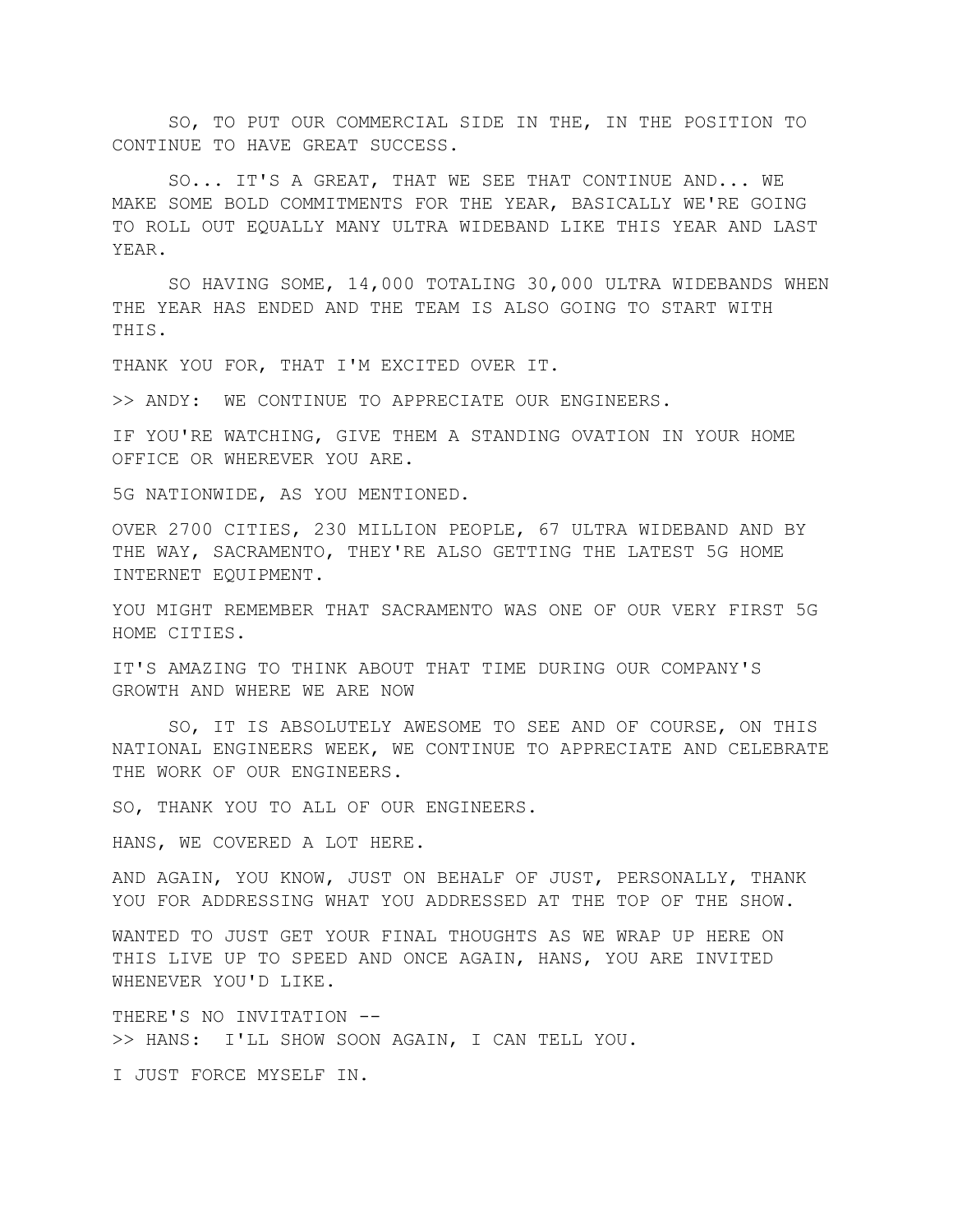A COUPLE THINGS -- FIRST OF ALL, OUR CREDO BECOMES VERY IMPORTANT.

>> WE'VE HAD A LOT OF THINGS GOING ON IN OUR SOCIETY.

EVERYTHING FROM THE COVID, WHICH STILL IS HERE AND DANGEROUS, ECONOMIC DOWNTURN, THE IMPACT ON FAMILIES.

TO HAVE THE ATTACKS ON, ON THE BLACK AMERICANS WHO HAVE NOW, ON THE ASIAN AMERICANS, UNFAIRNESS IN GENERAL FOR THAT.

SO... IT'S A LOT OF THINGS HAPPENING.

THAT'S WHEN YOU GO BACK TO CORE VALUES -- YOUR FAMILY, THINK ABOUT WHAT WE STAND FOR AND I CAN ONLY SAY WE STAND FOR DIVERSITY, EQUALITY -- EVERYBODY HAS AN EQUAL CHANCE.

WE NEED DIVERSITY TO BE BETTER.

WE NEED TO SHOW OUR BEST OUR BEST -- TO EVERYONE AROUND US.

SO, I WANT TO START WITH THAT.

THEN I WANT TO COME BACK TO THE COVID-19 AND YEAH, WE SEAT CURVE COMING DOWN IN THE WEST, IT'S ALL SO IMPORTANT RIGHT NOW.

A VACCINE IS THERE.

JUST KEEP YOURSELF SAFE AND HEALTHY RIGHT NOW.

BECAUSE, THAT'S GOING TO BE SO IMPORTANT.

WE'VE BEEN SUFFERING A LONG TIME.

WITH THE CONTACT WITH FRIENDS, WITH FAMILY, WITH COWORKERS AND ALL OF THAT.

SO, I JUST ASK YOU TO CONTINUE TO HAVE THAT.

YOU NEED TO REPEAT THAT FOR YOURSELF AND YOUR FRIENDS, ALL THE TIME.

I TEND TO FORGET THAT SOMETIMES, NOW IT SEEMS NORMAL AGAIN.

IT'S NOT NORMAL.

WE'RE NOT IN A NORMAL STATE.

SO, I WON'T SAY THAT TO ALL OF YOU.

AND THEN, FINALLY, AS WE HAD OUR UP TO SPEED ON MONDAY, FROM THE LEADERSHIP FORM, WE CONTINUE TO HAVE DISCUSSION AND ONE THING I TELL TO ALL THE LEADERS AND EMPLOYEES RIGHT NOW, REMEMBER, THE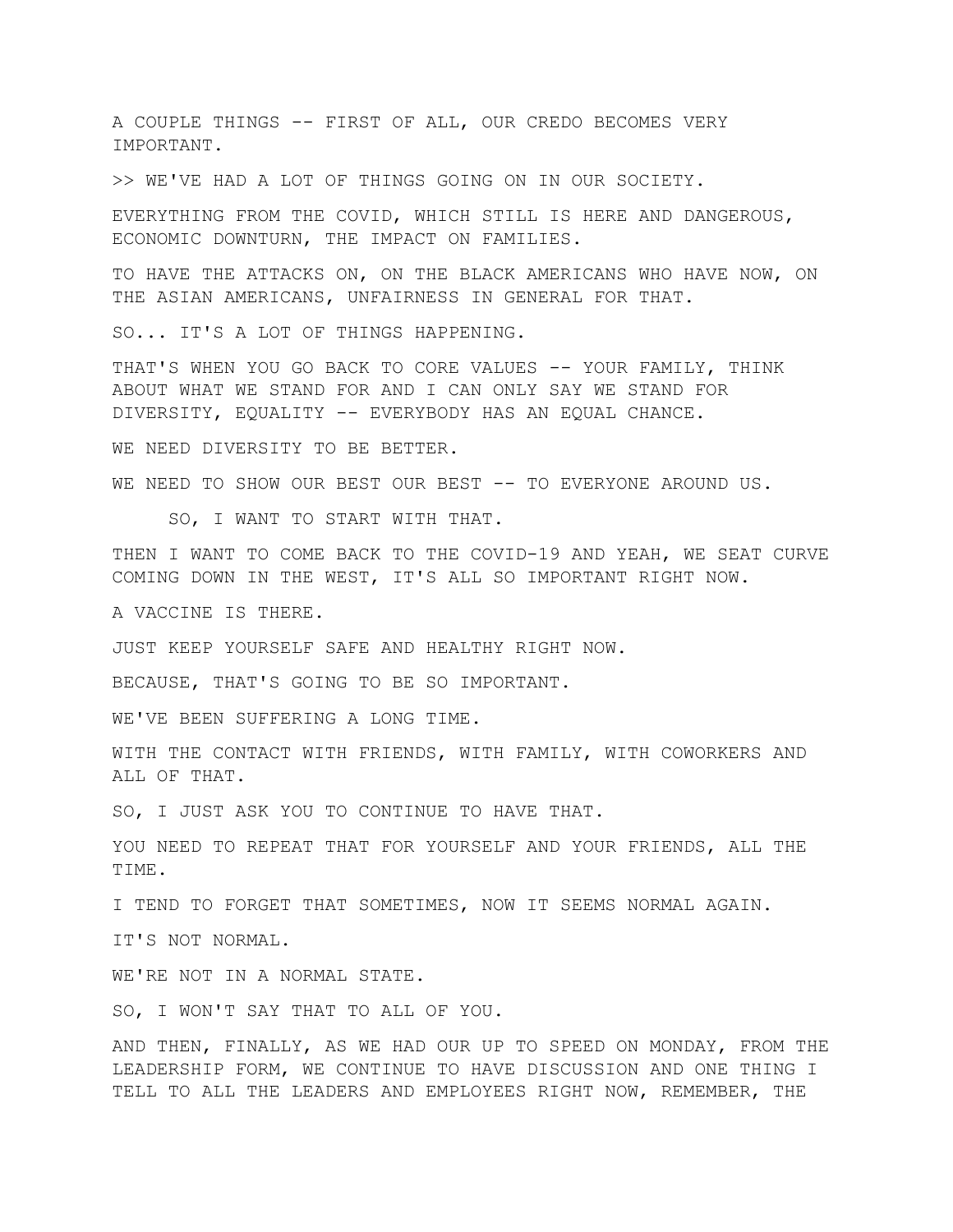SERVICE IS AS GOOD AS THE ACTION PLANS YOU DO WITH IT AND CONVERSATIONS YOU HAVE AROUND IT.

IT MIGHT BE GREAT THAT YOU WANT TO WORK ON IT AND SAY, THIS IS GREAT, WE SHOULD CONTINUALLY CONTINUE IT.

AS A WEAKNESS, NOT CLEAR WHAT WE'RE DOING HERE.

AND WE WANT TO DO THAT.

REGARDLESS OF WHETHER IT'S POSITIVE OR NEGATIVE, IT SHOULD BE CONVERSATION.

AND OF COURSE, PUT A LOT OF PRESSURE ON THE LEADERS, BUT TO BE HONEST, I PUT A LOT OF PRESSURE ON EMPLOYEES.

YOU NEED TO ASK FOR IT, IF YOU DON'T HEAR SOMETHING.

WE'RE IN A COMPANY THAT EVERYBODY HAS A SAY, EVERYBODY IS EQUAL, WE NEED TO HAVE THIS CONVERSATION.

I GUESS A GOOD FEELING FROM THE LEADERSHIP FORUM, THAT LEADERS WILL GO HOME AND TAKE IT WITH THEM AND WITH THAT, 87% OR 115,000 EMPLOYEES, THAT RESPONDED ON THE CALLS, I'M ENCOURAGED.

WE ALL WANT TO MAKE THIS COMPANY EVEN BETTER AND WE HAVE TRUST IN EACH OTHER, THAT WE'LL DO SOMETHING WITH IT

SO... ON THAT NOTE.

THANK YOU FOR INVITING ME TO UP TO SPEED TODAY.

IT'S GREAT TO BE HERE AND... I'M EXCITED TO SHARE A LITTLE BIT WHAT'S HAPPENING IN MY LIFE.

AND I HAVE A LOT OF DIFFERENT THINGS WE'RE DOING IN THE COMPANY AT THE SAME TIME.

THIS GIVES ME ENERGY.

AND I HOPE IT GIVES YOU ENERGY TO CONTINUE TO STRIVE AND FIGHT IN A FAIRLY COMPLICATED TIME IN OUR WORLD.

SO, ANDY, THANK YOU.

>> ANDY: HANS, YOUR ENERGY IS INFECTIOUS AND WE'LL CERTAINLY HARNESS THAT TO BRING IT RIGHT BACK TO YOU AND OUR LEADERS AND MY HOPE IS THAT OUR V TEAMERS WATCHING CAN FEEL JUST HOW PALPABLE THE ENERGY, ENTHUSIASM, THE LEADERSHIP AND THE LOVE THAT YOU BRING.